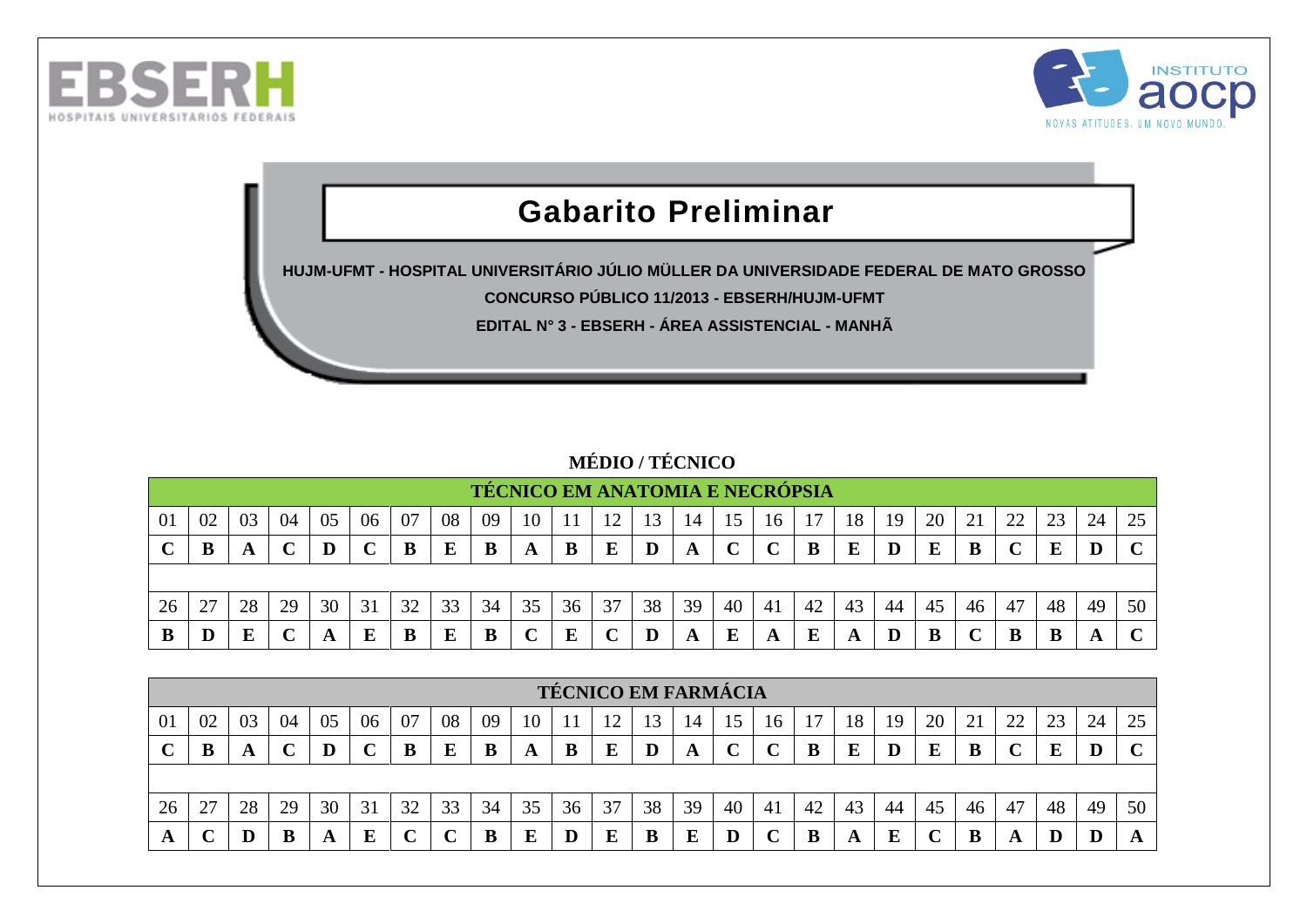|     |    |    |    |    |        |    |    |    |    |    | <b>TÉCNICO EM HISTOLOGIA</b> |    |    |    |        |    |    |    |    |    |    |    |    |    |
|-----|----|----|----|----|--------|----|----|----|----|----|------------------------------|----|----|----|--------|----|----|----|----|----|----|----|----|----|
| -01 | 02 | 03 | 04 | 05 | 06     | 07 | 08 | 09 | 10 |    | 1 س                          | 13 | 14 | 15 | 16     |    | 18 | 19 | 20 | 21 | 22 | 23 | 24 | 25 |
|     | B  | A  |    |    | $\sim$ | В  | E  | B  | A  | B  | Ε                            |    | A  |    | $\sim$ |    | E  |    | E  |    |    |    |    |    |
|     |    |    |    |    |        |    |    |    |    |    |                              |    |    |    |        |    |    |    |    |    |    |    |    |    |
| 26  | 27 | 28 | 29 | 30 | 31     | 32 | 33 | 34 | 35 | 36 | 37                           | 38 | 39 | 40 | 41     | 42 | 43 | 44 | 45 | 46 | 47 | 48 | 49 | 50 |
|     | E  |    | A  | .B | D      |    | A  |    | E  | B  | A                            |    |    |    | A      |    | B  |    | A  |    |    |    | Ε  |    |

|    |    |    |    |    |    |    |    | TÉCNICO EM LABORATÓRIO DE PATOLOGIA CLÍNICA |    |    |    |    |    |    |    |    |    |    |    |                           |          |    |    |             |
|----|----|----|----|----|----|----|----|---------------------------------------------|----|----|----|----|----|----|----|----|----|----|----|---------------------------|----------|----|----|-------------|
| 01 | 02 | 03 | 04 | 05 | 06 | 07 | 08 | 09                                          | 10 |    |    | 13 | 14 | 15 | 16 |    | 18 | 19 | 20 |                           | $\gamma$ | 23 | 24 |             |
|    | B  |    |    |    |    | B  | E  | B                                           | A  |    | E  |    | A  |    |    |    | E  |    | E  |                           |          |    | D  | $\mathbf C$ |
|    |    |    |    |    |    |    |    |                                             |    |    |    |    |    |    |    |    |    |    |    |                           |          |    |    |             |
| 26 | 27 | 28 | 29 | 30 | 31 | 32 | 33 | 34                                          | 35 | 36 | 37 | 38 | 39 | 40 | 41 | 42 | 43 | 44 | 45 | 46                        | 47       | 48 | 49 | 50          |
|    | B  |    |    |    | Е  | B  |    |                                             |    |    |    |    |    |    | A  |    |    |    | B  | $\boldsymbol{\mathsf{A}}$ |          |    | E  |             |

|    |    |    |    |    |    |    |    |    |    |    | <b>TÉCNICO EM ÓPTICA</b> |    |    |     |             |    |    |    |    |    |    |    |    |    |
|----|----|----|----|----|----|----|----|----|----|----|--------------------------|----|----|-----|-------------|----|----|----|----|----|----|----|----|----|
| 01 | 02 | 03 | 04 | 05 | 06 | 07 | 08 | 09 | 10 |    |                          | 15 | 14 | 15. | 16          |    | 18 | 19 | 20 |    | 22 |    | 24 |    |
|    | B  |    |    |    |    |    | E  | B  | A  |    | E                        | D  | A  |     | $\mathbf C$ | В  | E  |    | Ε  |    |    |    | D  |    |
|    |    |    |    |    |    |    |    |    |    |    |                          |    |    |     |             |    |    |    |    |    |    |    |    |    |
| 26 | 27 | 28 | 29 | 30 | 31 | 32 | 33 | 34 | 35 | 36 | 37                       | 38 | 39 | 40  | 41          | 42 | 43 | 44 | 45 | 46 | 47 | 48 | 49 | 50 |
|    |    |    |    |    | A  |    | В  |    |    |    |                          | E  | E  |     |             |    | B  | л  |    |    | D  |    |    |    |

|    |    |    |    |    |    |    |    |    |    |    | <b>TÉCNICO EM RADIOLOGIA</b> |    |    |    |    |    |    |    |    |    |    |    |    |              |
|----|----|----|----|----|----|----|----|----|----|----|------------------------------|----|----|----|----|----|----|----|----|----|----|----|----|--------------|
| 01 | 02 | 03 | 04 | 05 | 06 | 07 | 08 | 09 | 10 |    |                              | 13 | 14 | 15 | 16 |    | 18 | 19 | 20 | 21 | 22 | 23 | 24 | 25           |
|    | B  | A  | ັ  |    |    |    | E  | в  | A  |    |                              |    | A  |    |    |    | E  |    | E  | в  |    |    |    | $\sim$       |
|    |    |    |    |    |    |    |    |    |    |    |                              |    |    |    |    |    |    |    |    |    |    |    |    |              |
| 26 | 27 | 28 | 29 | 30 | 31 | 32 | 33 | 34 | 35 | 36 | 37                           | 38 | 39 | 40 | 41 | 42 | 43 | 44 | 45 | 46 | 47 | 48 | 49 | 50           |
|    | A  |    |    |    | E  |    |    | A  | D  |    | A                            | E  | B  |    | A  | В  |    | E  |    | E  | D  |    |    | $\mathbf{C}$ |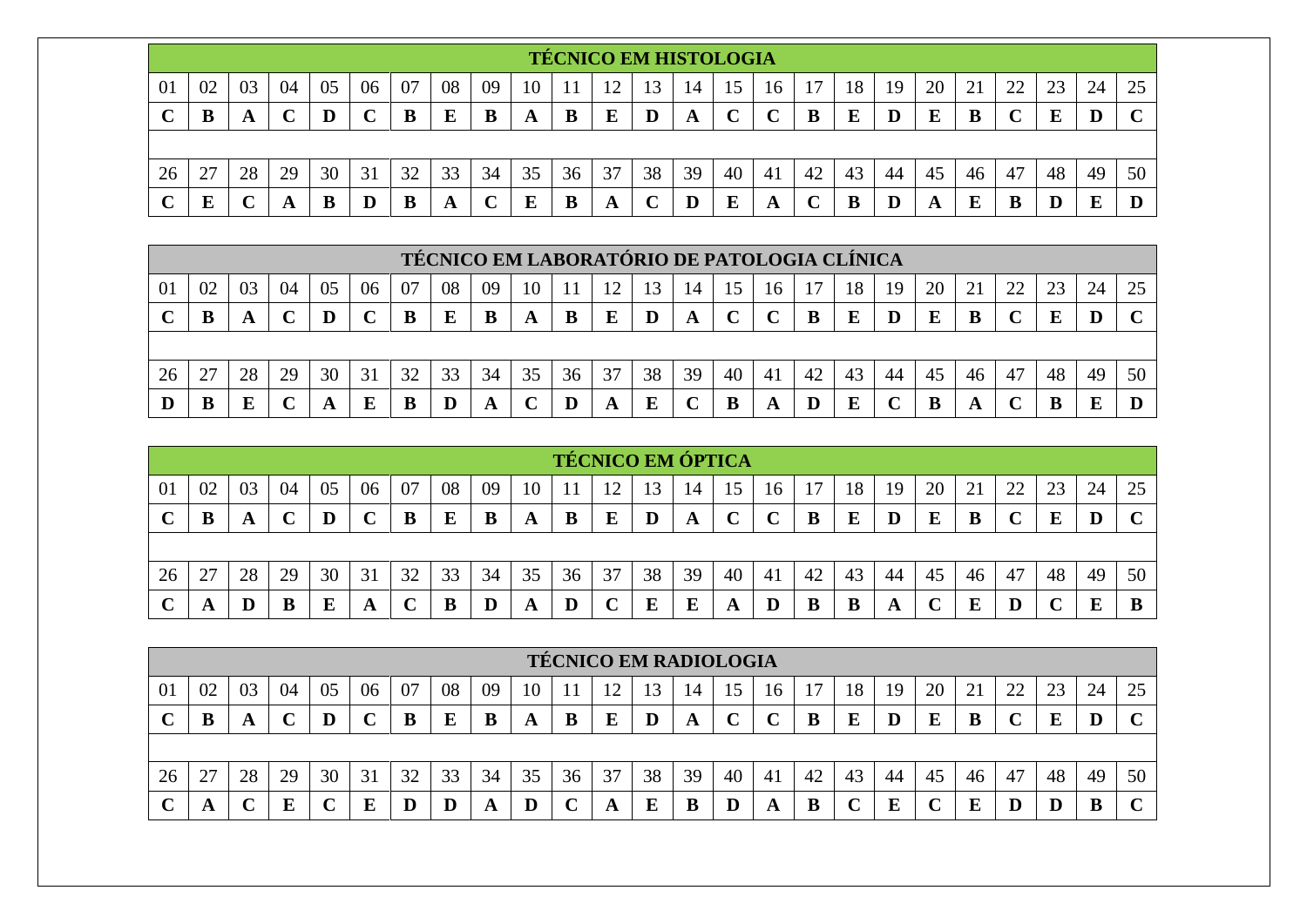|     |    |    |    |    |    |    |    |    |    | <b>TÉCNICO EM SAÚDE BUCAL</b> |    |    |    |    |              |    |    |    |    |    |    |    |    |    |
|-----|----|----|----|----|----|----|----|----|----|-------------------------------|----|----|----|----|--------------|----|----|----|----|----|----|----|----|----|
| -01 | 02 | 03 | 04 | 05 | 06 | 07 | 08 | 09 | 10 |                               | 12 | 13 | 14 | 15 | 16           |    | 18 | 19 | 20 | 21 | 22 | 23 | 24 | 25 |
|     | B  | A  |    |    |    | В  | E  | B  | A  | B                             | E  | D  | A  | ⌒  | $\mathbf{C}$ | B  | E  |    | E  |    |    |    |    |    |
|     |    |    |    |    |    |    |    |    |    |                               |    |    |    |    |              |    |    |    |    |    |    |    |    |    |
| 26  | 27 | 28 | 29 | 30 | 31 | 32 | 33 | 34 | 35 | 36                            | 37 | 38 | 39 | 40 | -41          | 42 | 43 | 44 | 45 | 46 | 47 | 48 | 49 | 50 |
|     |    |    | A  |    | E  | A  | B  | D  |    |                               | E  |    |    |    | B            |    | A  |    | D  |    |    | ш  |    | E  |

**SUPERIOR** 

|    |         |    |    |    |    |    |    |    |        |    |                 | <b>ASSISTENTE SOCIAL</b> |                 |    |    |    |    |    |    |    |          |    |    |                   |
|----|---------|----|----|----|----|----|----|----|--------|----|-----------------|--------------------------|-----------------|----|----|----|----|----|----|----|----------|----|----|-------------------|
| 01 | 02      | 03 | 04 | 05 | 06 | 07 | 08 | 09 | 10     |    | 12 <sub>1</sub> | 13                       | $\overline{14}$ | 15 | 16 |    | 18 | 19 | 20 | ∠⊥ | າາ<br>∠∠ | 23 | 24 | 25                |
|    | $\bf D$ | B  | B  |    | A  | ◡  |    | A  | ┳<br>Ľ | Ľ  | A               |                          | ֊               |    | D  | A  | B  |    | E  |    |          |    | B  | D                 |
|    |         |    |    |    |    |    |    |    |        |    |                 |                          |                 |    |    |    |    |    |    |    |          |    |    |                   |
| 26 | 27      | 28 | 29 | 30 | 31 | 32 | 33 | 34 | 35     | 36 | 37              | 38                       | 39              | 40 | 41 | 42 | 43 | 44 | 45 | 46 | 47       | 48 | 49 | 50                |
|    | A       |    | Ε  |    | A  |    |    |    | B      |    | E               |                          | A               |    |    |    |    |    | В  | A  |          |    |    | $\mathbf{C}$<br>U |

|    |               |    |    |    |    |    |             |    |    |    |    | <b>BIÓLOGO</b> |                 |    |    |    |    |    |    |    |    |    |    |    |
|----|---------------|----|----|----|----|----|-------------|----|----|----|----|----------------|-----------------|----|----|----|----|----|----|----|----|----|----|----|
| 01 | 02            | 03 | 04 | 05 | 06 | 07 | 08          | 09 | 10 |    | 12 | 13             | $\overline{14}$ |    | 16 |    | 18 | 19 | 20 | 21 | 22 | 23 | 24 | 25 |
| D  | D             | B  | B  |    | A  |    | $\mathbf C$ | A  | E  | E  | A  |                | $\mathbf C$     | B  | D  | A  | B  |    | E  | D  | U  |    | B  |    |
|    |               |    |    |    |    |    |             |    |    |    |    |                |                 |    |    |    |    |    |    |    |    |    |    |    |
| 26 | 27            | 28 | 29 | 30 | 31 | 32 | 33          | 34 | 35 | 36 | 37 | 38             | 39              | 40 | 41 | 42 | 43 | 44 | 45 | 46 | 47 | 48 | 49 | 50 |
| A  | $\Gamma$<br>╰ | г  |    |    |    |    | $\bf{D}$    | B  | E  | A  |    | B              | E               | E  | A  |    |    |    | A  |    | В  |    | E  |    |

|    |    |    |    |    |                               |    |              |    |    |    | <b>BIOMÉDICO</b> |    |    |    |    |    |    |    |    |    |            |    |    |          |
|----|----|----|----|----|-------------------------------|----|--------------|----|----|----|------------------|----|----|----|----|----|----|----|----|----|------------|----|----|----------|
| 01 | 02 | 03 | 04 | 05 | 06                            | 07 | 08           | 09 | 10 |    | $\overline{1}$   |    | 14 |    | 16 |    | 18 | 19 | 20 | 21 | າາ<br>ے پے | 23 | 24 | 25       |
| D  | D  |    | B  | E  | A                             |    | $\mathbf{C}$ | A  | E  | E  | A                | D  |    |    | D  | A  | B  |    | E  | IJ |            |    |    |          |
|    |    |    |    |    |                               |    |              |    |    |    |                  |    |    |    |    |    |    |    |    |    |            |    |    |          |
| 26 | 27 | 28 | 29 | 30 | $\bigcap$ 1<br>$\mathfrak{I}$ | 32 | 33           | 34 | 35 | 36 | 37               | 38 | 39 | 40 | 41 | 42 | 43 | 44 | 45 | 46 | 47         | 48 | 49 | 50       |
| ⌒  | A  |    | E  | в  |                               | A  |              | B  | E  |    |                  | A  | E  |    |    | E  |    | ш  | A  |    | B          |    | ы  | $\Gamma$ |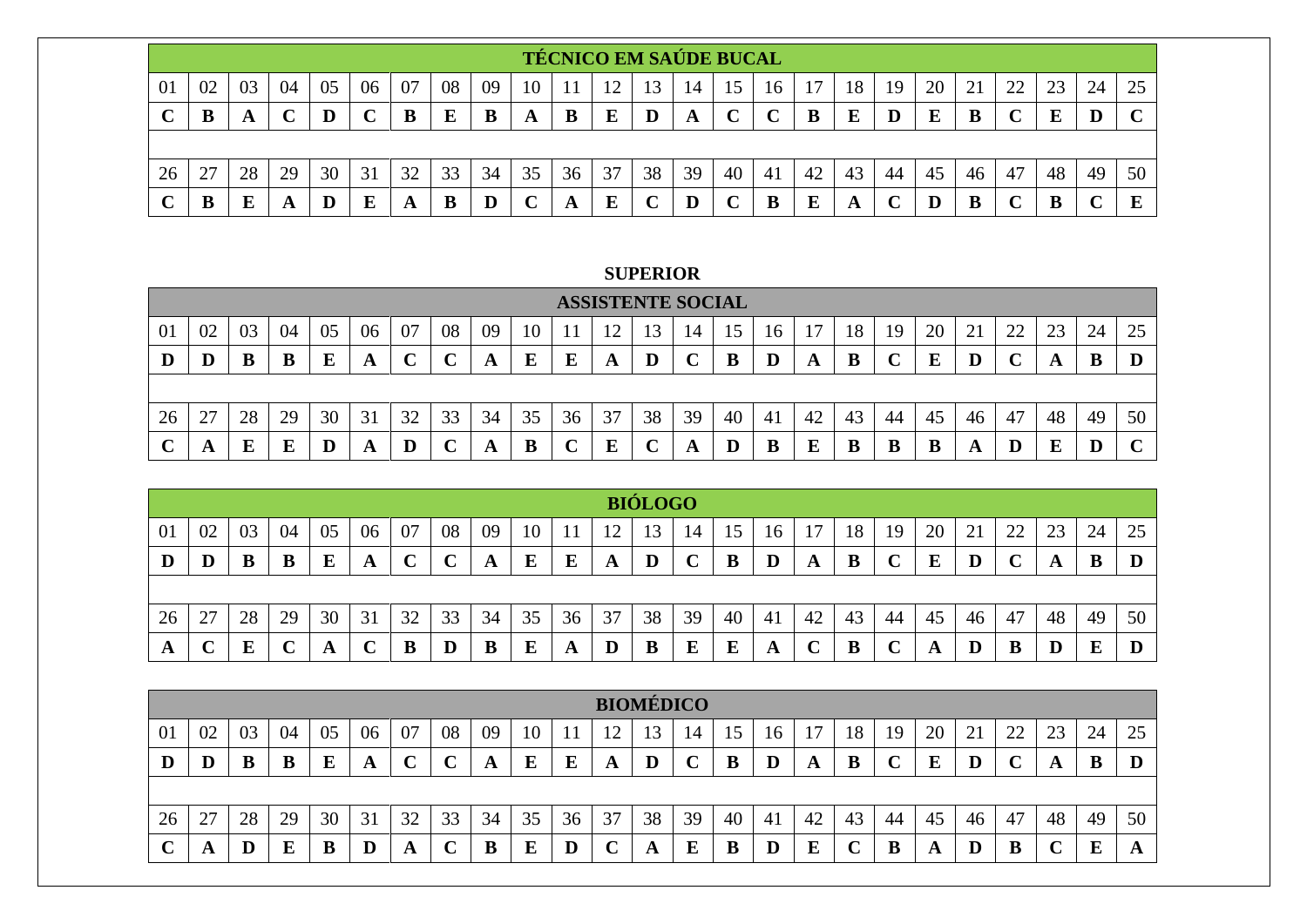|    |    |    |    |    |    |    |              |    |    |    | <b>CIRURGIÃO DENTISTA</b> |    |    |    |    |    |    |    |    |    |    |    |         |    |
|----|----|----|----|----|----|----|--------------|----|----|----|---------------------------|----|----|----|----|----|----|----|----|----|----|----|---------|----|
| 01 | 02 | 03 | 04 | 05 | 06 | 07 | 08           | 09 | 10 |    |                           |    | 14 | 15 | 16 |    | 18 | 19 | 20 | 21 | 22 | 23 | 24      | 25 |
| D  | D  |    | B  | E  | A  |    | $\mathbf{C}$ | A  | E  | E  | A                         |    |    | B  | D  | A  | B  |    | E  | D  |    | A  | B       |    |
|    |    |    |    |    |    |    |              |    |    |    |                           |    |    |    |    |    |    |    |    |    |    |    |         |    |
| 26 | 27 | 28 | 29 | 30 | 31 | 32 | 33           | 34 | 35 | 36 | 37                        | 38 | 39 | 40 | 41 | 42 | 43 | 44 | 45 | 46 | 47 | 48 | 49      | 50 |
| D  | D  |    | E  |    | E  |    |              | E  | A  | B  | В                         |    | A  |    | D  | E  | A  |    | В  | F  |    | В  | ጒ<br>IJ |    |

|    |    |    |    | CIRURGIÃO DENTISTA - CIRURGIA E TRAUMATOLOGIA BUCOMAXILOFACIAL |    |    |    |    |    |    |    |    |    |    |     |    |    |    |    |    |    |    |    |  |
|----|----|----|----|----------------------------------------------------------------|----|----|----|----|----|----|----|----|----|----|-----|----|----|----|----|----|----|----|----|--|
| 01 | 02 | 03 | 04 | 05                                                             | 06 | 07 | 08 | 09 | 10 |    | 12 |    | 14 |    | 16  |    | 18 | 19 | 20 |    |    |    | 24 |  |
| IJ | D  | В  | B  |                                                                |    |    |    | A  |    |    | A  |    |    |    |     | A  | B  |    |    |    |    |    |    |  |
|    |    |    |    |                                                                |    |    |    |    |    |    |    |    |    |    |     |    |    |    |    |    |    |    |    |  |
|    |    |    |    |                                                                |    |    |    |    |    |    |    |    |    |    |     |    |    |    |    |    |    |    |    |  |
| 26 | 27 | 28 | 29 | 30                                                             | 31 | 32 | 33 | 34 | 35 | 36 | 37 | 38 | 39 | 40 | -41 | 42 | 43 | 44 | 45 | 46 | 47 | 48 | 49 |  |

|    |    |    |    |    |    |    |             |    |    |    |    |    |    |    |    | <b>CIRURGIÃO DENTISTA - ODONTOPEDIATRIA</b> |    |    |    |    |    |    |    |    |
|----|----|----|----|----|----|----|-------------|----|----|----|----|----|----|----|----|---------------------------------------------|----|----|----|----|----|----|----|----|
| 01 | 02 | 03 | 04 | 05 | 06 | 07 | 08          | 09 | 10 |    | 12 | 13 | 14 | 15 | 16 |                                             | 18 | 19 | 20 |    | 22 | 23 | 24 | 25 |
|    |    |    |    |    | A  |    | $\mathbf C$ | A  | E  | E  | A  |    |    | B  | D  |                                             |    |    | E  | D  |    |    |    |    |
|    |    |    |    |    |    |    |             |    |    |    |    |    |    |    |    |                                             |    |    |    |    |    |    |    |    |
| 26 | 27 | 28 | 29 | 30 | 31 | 32 | 33          | 34 | 35 | 36 | 37 | 38 | 39 | 40 | 41 | 42                                          | 43 | 44 | 45 | 46 | 47 | 48 | 49 | 50 |
|    |    |    |    |    |    |    | A           |    |    |    | E  |    |    |    |    |                                             |    |    |    |    |    |    |    |    |

|    |                                                                                                                     |    |    |    |    |    |    |    |             |    |    |    |    | <b>ENFERMEIRO - ASSISTENCIAL</b> |    |    |    |    |    |    |    |    |    |    |
|----|---------------------------------------------------------------------------------------------------------------------|----|----|----|----|----|----|----|-------------|----|----|----|----|----------------------------------|----|----|----|----|----|----|----|----|----|----|
| 01 | 02<br>08<br>05<br>07<br>18<br>20<br>25<br>04<br>06<br>03<br>09<br>22<br>ີ<br>24<br>10<br>21<br>19<br>16<br>14<br>23 |    |    |    |    |    |    |    |             |    |    |    |    |                                  |    |    |    |    |    |    |    |    |    |    |
| D  | D                                                                                                                   |    |    |    | A  |    |    | A  | E           | E  | A  | D  |    |                                  |    | A  | B  |    | F  |    |    | o  | ш  |    |
|    |                                                                                                                     |    |    |    |    |    |    |    |             |    |    |    |    |                                  |    |    |    |    |    |    |    |    |    |    |
| 26 |                                                                                                                     | 28 | 29 | 30 | 31 | 32 | 33 | 34 | 35          | 36 | 37 | 38 | 39 | 40                               | 41 | 42 | 43 | 44 | 45 | 46 | 47 | 48 | 49 | 50 |
|    |                                                                                                                     |    |    |    |    |    |    | A  | $\mathbf D$ | A  | D  |    | A  |                                  |    | B  | A  | IJ |    | ю  | A  |    | D  |    |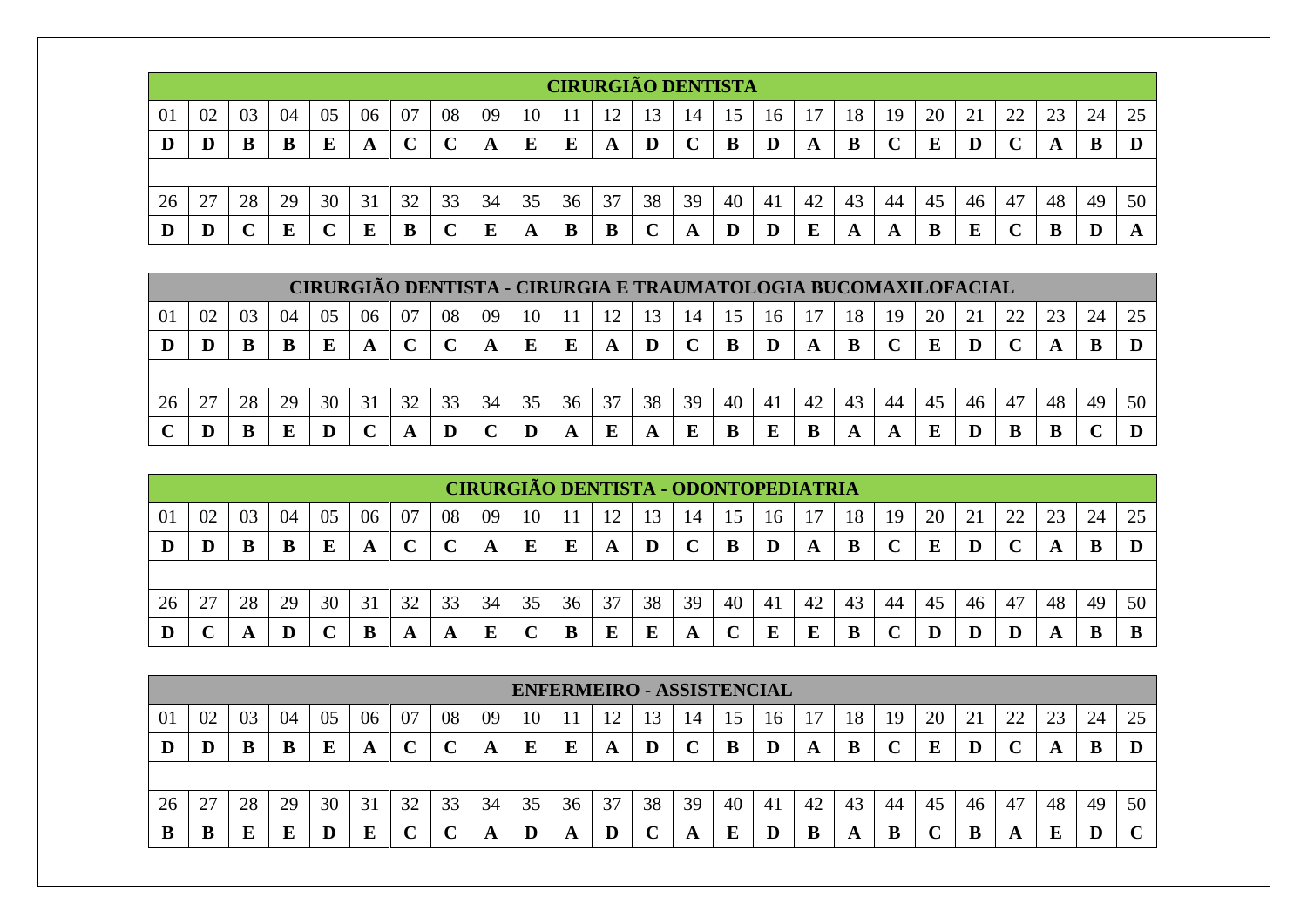|    |    |    |    |    | ENFERMEIRO - SAÚDE DA CRIANÇA E DO ADOLESCENTE - NEONATOLOGIA |    |    |    |    |    |    |    |    |    |    |    |    |    |    |    |                   |    |    |    |
|----|----|----|----|----|---------------------------------------------------------------|----|----|----|----|----|----|----|----|----|----|----|----|----|----|----|-------------------|----|----|----|
| 01 | 02 | 03 | 04 | 05 | 06                                                            | 07 | 08 | 09 | 10 |    | 12 |    | 14 | 15 | 16 |    | 18 | 19 | 20 | 21 | 22                |    | 24 |    |
|    |    |    | B  |    | A                                                             |    |    | A  | E  |    | Α  | D  |    | B  |    |    | в  |    | E  |    | $\mathbf{\Omega}$ |    |    |    |
|    |    |    |    |    |                                                               |    |    |    |    |    |    |    |    |    |    |    |    |    |    |    |                   |    |    |    |
| 26 |    | 28 | 29 | 30 | 31                                                            | 32 | 33 | 34 | 35 | 36 | 37 | 38 | 39 | 40 | 41 | 42 | 43 | 44 | 45 | 46 | 47                | 48 | 49 | 50 |
|    | п  |    |    |    | D                                                             |    | A  |    |    |    |    |    | A  |    | E  |    |    |    |    |    |                   |    | E  |    |

|    |    |    |    |    |    |    |    |    | <b>ENFERMEIRO - SAÚDE DA MULHER</b> |    |    |    |    |    |    |    |    |    |    |    |    |    |    |        |
|----|----|----|----|----|----|----|----|----|-------------------------------------|----|----|----|----|----|----|----|----|----|----|----|----|----|----|--------|
| 01 | 02 | 03 | 04 | 05 | 06 | 07 | 08 | 09 | 10                                  |    | 12 | 13 | 14 | 15 | 16 |    | 18 | 19 | 20 |    | 22 | 23 | 24 | 25     |
|    |    | В  | B  |    | A  |    |    |    | E                                   |    | A  | D  |    |    |    |    | В  |    | E  |    |    |    |    |        |
|    |    |    |    |    |    |    |    |    |                                     |    |    |    |    |    |    |    |    |    |    |    |    |    |    |        |
| 26 | 27 | 28 | 29 | 30 | 31 | 32 | 33 | 34 | 35                                  | 36 | 37 | 38 | 39 | 40 | 41 | 42 | 43 | 44 | 45 | 46 | 47 | 48 | 49 | 50     |
| B  | A  |    |    |    |    |    |    |    |                                     |    |    |    |    |    | E  |    | B  |    |    |    |    |    | A  | $\sim$ |

|    |    |    |    |    |    |    |    |    |    |    | <b>ENFERMEIRO - SAÚDE DO TRABALHADOR</b> |    |             |    |    |    |    |    |    |    |        |    |    |    |
|----|----|----|----|----|----|----|----|----|----|----|------------------------------------------|----|-------------|----|----|----|----|----|----|----|--------|----|----|----|
| 01 | 02 | 03 | 04 | 05 | 06 | 07 | 08 | 09 | 10 |    | $\sqrt{2}$                               | 13 | 14          |    | 16 |    | 18 | 19 | 20 |    | 22     | ົ  | 24 |    |
| D  |    |    |    |    | A  |    |    |    | E  | E  | A                                        | D  | $\mathbf C$ |    |    | A  | B  |    | E  |    | $\sim$ |    |    |    |
|    |    |    |    |    |    |    |    |    |    |    |                                          |    |             |    |    |    |    |    |    |    |        |    |    |    |
| 26 | 27 | 28 | 29 | 30 | 31 | 32 | 33 | 34 | 35 | 36 | 37                                       | 38 | 39          | 40 | 41 | 42 | 43 | 44 | 45 | 46 | 47     | 48 | 49 | 50 |
|    |    |    |    |    | A  | A  | B  | A  |    |    | $\curvearrowright$                       | E  | B           |    | A  |    | E  |    | A  |    | B      |    | ю  |    |

|                |        |    |    |    |    |    |    |    |    |    | <b>ENFERMEIRO - TERAPIA INTENSIVA</b> |    |    |    |                |    |    |    |    |    |    |    |    |    |
|----------------|--------|----|----|----|----|----|----|----|----|----|---------------------------------------|----|----|----|----------------|----|----|----|----|----|----|----|----|----|
| 0 <sup>1</sup> | 02     | 03 | 04 | 05 | 06 | 07 | 08 | 09 | 10 |    | ി                                     | 13 | 14 |    | 16             |    | 18 | 19 | 20 |    | 22 | 23 | 24 | 25 |
| IJ             |        |    | B  |    | A  |    |    | A  |    |    | A                                     |    |    | B  |                |    | B  |    | E  |    |    | A  | B  |    |
|                |        |    |    |    |    |    |    |    |    |    |                                       |    |    |    |                |    |    |    |    |    |    |    |    |    |
| 26             | $\cap$ | 28 | 29 | 30 | 31 | 32 | 33 | 34 | 35 | 36 | 37                                    | 38 | 39 | 40 | 4 <sub>1</sub> | 42 | 43 | 44 | 45 | 46 | 47 | 48 | 49 | 50 |
|                |        |    |    |    |    |    |    | A  |    | A  | т                                     |    |    |    |                |    |    |    |    |    | E  |    | E  |    |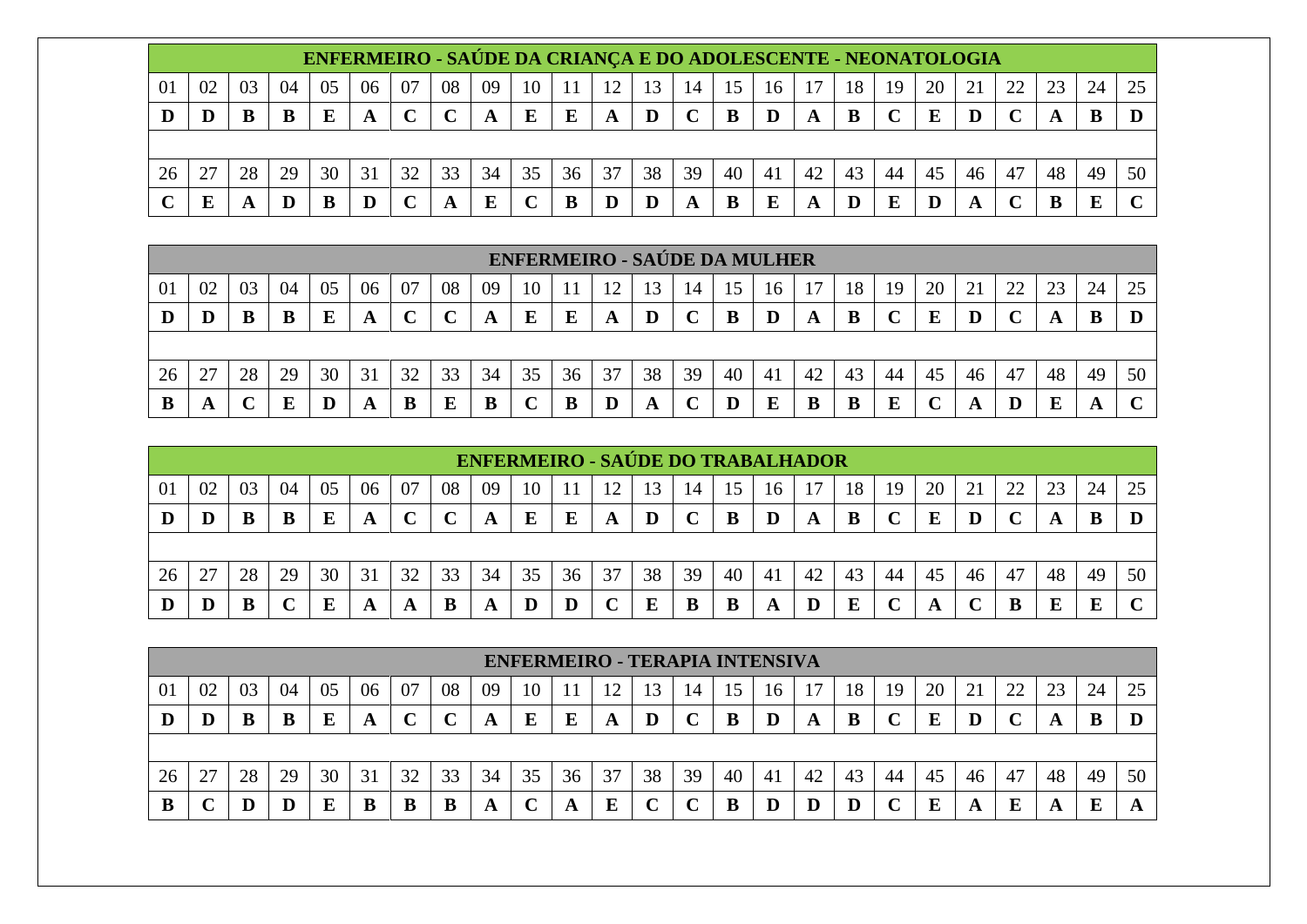|    |    |    |    |    |    |    |             |    |    |    | <b>FARMACÊUTICO</b> |    |              |    |        |    |    |    |    |    |    |    |    |    |
|----|----|----|----|----|----|----|-------------|----|----|----|---------------------|----|--------------|----|--------|----|----|----|----|----|----|----|----|----|
| 01 | 02 | 03 | 04 | 05 | 06 | 07 | 08          | 09 | 10 |    |                     |    | 14           | 15 | 16     |    | 18 | 19 | 20 | 21 | 22 | 23 | 24 | 25 |
| D  | D  |    | B  | E  | A  |    | $\mathbf C$ | A  | E  | E  | A                   |    | $\mathbf{C}$ | B  | D      | A  | B  |    | E  | D  |    | A  | B  |    |
|    |    |    |    |    |    |    |             |    |    |    |                     |    |              |    |        |    |    |    |    |    |    |    |    |    |
| 26 | 27 | 28 | 29 | 30 | 31 | 32 | 33          | 34 | 35 | 36 | 37                  | 38 | 39           | 40 | -41    | 42 | 43 | 44 | 45 | 46 | 47 | 48 | 49 | 50 |
| E  |    | D  | D  |    | E  |    | D           | A  | A  | Е  |                     | A  | A            |    | $\sim$ |    | E  |    | E  | A  | D  | В  |    | B  |

|    |                                                                                                                      |    |    |    |    |    |    |    |    |    |    |    |    |    | FÍSICO - FÍSICA MÉDICA - RADIODIAGNÓSTICO |    |    |    |              |    |    |    |    |    |
|----|----------------------------------------------------------------------------------------------------------------------|----|----|----|----|----|----|----|----|----|----|----|----|----|-------------------------------------------|----|----|----|--------------|----|----|----|----|----|
| 01 | 08<br>20<br>04<br>06<br>07<br>24<br>02<br>09<br>18<br>つつ<br>05<br>23<br>03<br>10<br>12<br>13<br>16<br>14<br>19<br>15 |    |    |    |    |    |    |    |    |    |    |    |    |    |                                           |    |    |    |              |    |    |    |    |    |
| Ш  | D                                                                                                                    | В  | B  | Е  | A  |    |    | A  |    |    | A  |    |    |    |                                           |    | B  |    | E            |    |    |    |    |    |
|    |                                                                                                                      |    |    |    |    |    |    |    |    |    |    |    |    |    |                                           |    |    |    |              |    |    |    |    |    |
| 26 | 27                                                                                                                   | 28 | 29 | 30 | 31 | 32 | 33 | 34 | 35 | 36 | 37 | 38 | 39 | 40 | 41                                        | 42 | 43 | 44 | 45           | 46 | 47 | 48 | 49 | 50 |
|    | B                                                                                                                    |    |    | A  | B  |    |    |    |    |    | E  |    | E  | A  |                                           |    | A  |    | $\mathbf{A}$ |    |    |    |    |    |

|    |    |    |    |    |    |    |                   |    |    |    | <b>FISIOTERAPEUTA</b> |             |    |    |                |    |    |    |    |          |    |    |    |    |
|----|----|----|----|----|----|----|-------------------|----|----|----|-----------------------|-------------|----|----|----------------|----|----|----|----|----------|----|----|----|----|
| 01 | 02 | 03 | 04 | 05 | 06 | 07 | 08                | 09 | 10 |    | 12                    | 13          | 14 | 15 | 16             |    | 18 | 19 | 20 | $\angle$ | 22 | 23 | 24 | 25 |
| D  | D  |    | B  |    | A  | ັ  | $\mathbf{C}$<br>ັ | A  | E  | E  | A                     | $\mathbf D$ |    | в  |                | A  | B  |    | E  |          |    | A  | B  |    |
|    |    |    |    |    |    |    |                   |    |    |    |                       |             |    |    |                |    |    |    |    |          |    |    |    |    |
| 26 | 27 | 28 | 29 | 30 | 31 | 32 | 33                | 34 | 35 | 36 | 37                    | 38          | 39 | 40 | 4 <sub>1</sub> | 42 | 43 | 44 | 45 | 46       | 47 | 48 | 49 | 50 |
| D  | E  | ີ  |    | D  | ັ  |    |                   |    | A  | D  |                       | в           | E  |    |                | A  | B  |    |    |          | B  |    |    | E  |

|    |                                                                                                                |    |    |    |    |    |    | FISIOTERAPEUTA - TERAPIA INTENSIVA |    |    |    |    |    |    |    |    |    |    |    |    |    |    |    |    |
|----|----------------------------------------------------------------------------------------------------------------|----|----|----|----|----|----|------------------------------------|----|----|----|----|----|----|----|----|----|----|----|----|----|----|----|----|
| 01 | 20<br>08<br>07<br>22<br>02<br>18<br>05<br>09<br>21<br>24<br>03<br>06<br>19<br>04<br>13<br>10<br>15<br>16<br>14 |    |    |    |    |    |    |                                    |    |    |    |    |    |    |    |    |    |    |    |    |    |    |    |    |
| ш  | IJ                                                                                                             |    |    |    | A  |    |    | A                                  | E  | E  | A  | D  |    | В  |    | A  | B  |    |    |    |    |    | D  |    |
|    |                                                                                                                |    |    |    |    |    |    |                                    |    |    |    |    |    |    |    |    |    |    |    |    |    |    |    |    |
| 26 | 27                                                                                                             | 28 | 29 | 30 | 31 | 32 | 33 | 34                                 | 35 | 36 | 37 | 38 | 39 | 40 | 41 | 42 | 43 | 44 | 45 | 46 | 47 | 48 | 49 | 50 |
|    | A                                                                                                              |    |    |    |    | A  |    | Е                                  | B  |    | A  |    | E  | B  | ັ  | A  |    |    | Ε  | A  | B  |    |    |    |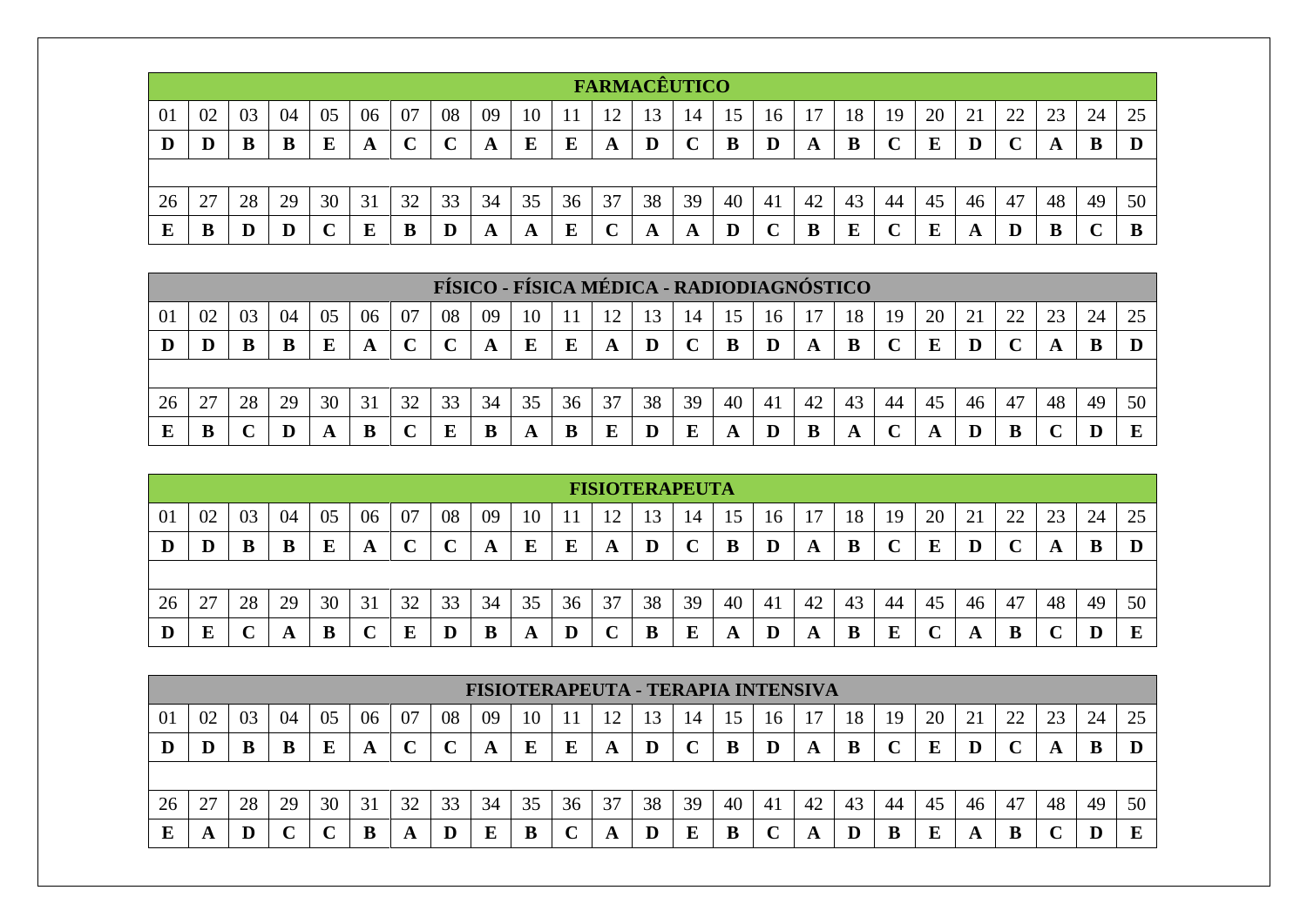|    |    |    |    |    |    |    |    |    |    |    | FISIOTERAPEUTA - TERAPIA INTENSIVA NEONATAL |    |    |    |    |    |    |    |    |    |    |    |    |    |
|----|----|----|----|----|----|----|----|----|----|----|---------------------------------------------|----|----|----|----|----|----|----|----|----|----|----|----|----|
| 01 | 02 | 03 | 04 | 05 | 06 | 07 | 08 | 09 | 10 |    |                                             |    | 14 |    | 16 |    | 18 | 19 | 20 |    | 22 |    | 24 |    |
| D  |    |    |    | Е  |    |    |    |    | E  |    | A                                           | D  |    |    |    |    | B  |    | E  |    |    |    |    |    |
|    |    |    |    |    |    |    |    |    |    |    |                                             |    |    |    |    |    |    |    |    |    |    |    |    |    |
| 26 |    | 28 | 29 | 30 | 31 |    | 33 | 34 | 35 | 36 | 37                                          | 38 | 39 | 40 | 41 | 42 | 43 | 44 | 45 | 46 | 47 | 48 | 49 | 50 |
| E  |    |    |    |    | Б  |    | A  |    | D  | В  | E                                           |    | B  |    |    |    |    |    |    | В  |    |    |    | F  |

|    |    |    |    |    |    |    |    |    |    |    | <b>FONOAUDIÓLOGO</b> |    |    |    |    |    |    |    |    |    |    |    |    |    |
|----|----|----|----|----|----|----|----|----|----|----|----------------------|----|----|----|----|----|----|----|----|----|----|----|----|----|
| 01 | 02 | 03 | 04 | 05 | 06 | 07 | 08 | 09 | 10 |    | ۱η                   | 13 | 14 | 15 | 16 |    | 18 | 19 | 20 | ∠⊥ | 22 | 23 | 24 | 25 |
| D  | D  |    | B  | Ю  | A  |    | ◡  | A  | E  |    | A                    | D  |    |    | D  | A  | B  |    | E  |    |    |    |    |    |
|    |    |    |    |    |    |    |    |    |    |    |                      |    |    |    |    |    |    |    |    |    |    |    |    |    |
| 26 | 27 | 28 | 29 | 30 | 31 | 32 | 33 | 34 | 35 | 36 | 37                   | 38 | 39 | 40 | 41 | 42 | 43 | 44 | 45 | 46 | 47 | 48 | 49 | 50 |
|    | A  | В  | A  |    | A  | E  | B  | A  |    |    | E                    |    |    |    |    |    |    |    | E  |    | B  |    |    |    |

|                                                                                                                                    | <b>NUTRICIONISTA</b> |    |    |    |    |    |    |    |    |    |    |    |    |    |    |    |    |    |    |    |    |    |    |    |
|------------------------------------------------------------------------------------------------------------------------------------|----------------------|----|----|----|----|----|----|----|----|----|----|----|----|----|----|----|----|----|----|----|----|----|----|----|
| 08<br>20<br>02<br>07<br>01<br>04<br>18<br>22<br>24<br>05<br>06<br>09<br>03<br>21<br>19<br>10<br>14<br>$\mathfrak{c}_1$<br>16<br>15 |                      |    |    |    |    |    |    |    |    |    |    |    |    |    | 25 |    |    |    |    |    |    |    |    |    |
| D                                                                                                                                  | D                    |    |    |    | A  |    |    |    | E  | E  | A  | D  |    | B  | D  | A  | B  |    | Ε  |    |    |    | B  |    |
|                                                                                                                                    |                      |    |    |    |    |    |    |    |    |    |    |    |    |    |    |    |    |    |    |    |    |    |    |    |
| 26                                                                                                                                 | 27                   | 28 | 29 | 30 | 31 | 32 | 33 | 34 | 35 | 36 | 37 | 38 | 39 | 40 | 41 | 42 | 43 | 44 | 45 | 46 | 47 | 48 | 49 | 50 |
| Ш                                                                                                                                  | B                    |    | A  |    | D  | A  |    | В  | A  | E  | E  |    |    | B  | A  |    | B  | A  |    |    | D  |    | IJ |    |

|    | <b>PEDAGOGO</b>                                                                                                           |    |    |    |    |    |    |    |    |    |    |    |    |    |    |    |    |    |    |    |    |    |    |    |
|----|---------------------------------------------------------------------------------------------------------------------------|----|----|----|----|----|----|----|----|----|----|----|----|----|----|----|----|----|----|----|----|----|----|----|
| 01 | 24<br>08<br>02<br>04<br>06<br>09<br>22<br>23<br>10<br>20<br>05<br>07<br>03<br>ി<br>18<br>13<br>19<br>21<br>15<br>14<br>16 |    |    |    |    |    |    |    |    |    |    |    |    |    |    | 25 |    |    |    |    |    |    |    |    |
| IJ | D                                                                                                                         |    | В  |    | A  |    | ັ  | A  | E  | E  | A  |    |    | B  |    | A  | B  |    | E  |    |    | A  | B  |    |
|    |                                                                                                                           |    |    |    |    |    |    |    |    |    |    |    |    |    |    |    |    |    |    |    |    |    |    |    |
| 26 | 27                                                                                                                        | 28 | 29 | 30 | 31 | 32 | 33 | 34 | 35 | 36 | 37 | 38 | 39 | 40 | 41 | 42 | 43 | 44 | 45 | 46 | 47 | 48 | 49 | 50 |
|    | Ш                                                                                                                         |    | A  |    | ֊  |    | D  |    | E  | A  | A  | B  | E  | A  |    |    | D  | E  | D  |    | B  | B  | B  | A  |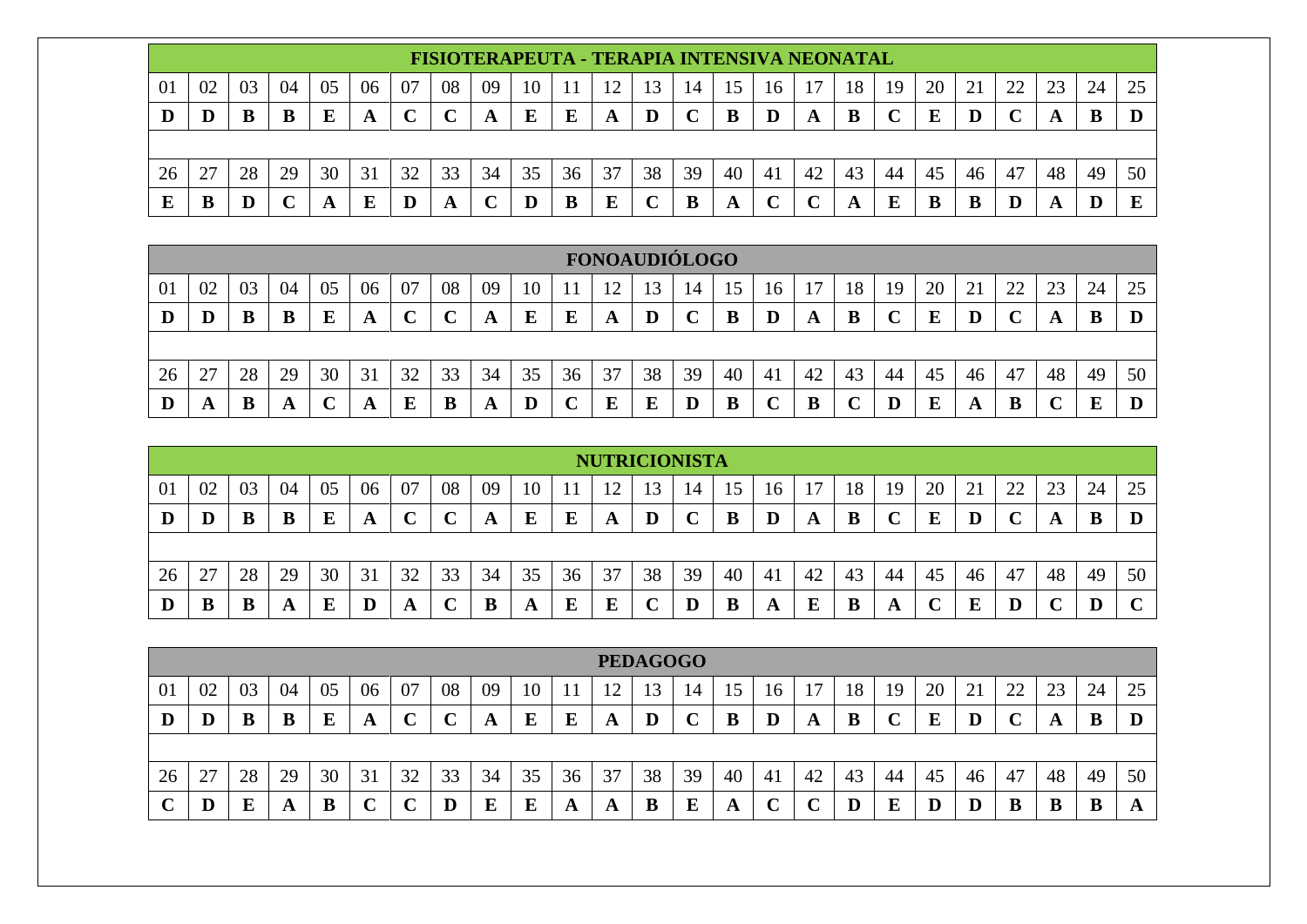|    |    |    |    |    |    |    |               |    |    |    |    |    |              |    | PSICÓLOGO - ÁREA HOSPITALAR |    |    |    |    |    |              |    |    |    |
|----|----|----|----|----|----|----|---------------|----|----|----|----|----|--------------|----|-----------------------------|----|----|----|----|----|--------------|----|----|----|
| 01 | 02 | 03 | 04 | 05 | 06 | 07 | 08            | 09 | 10 |    |    | 13 | 14           | 15 | 16                          |    | 18 | 19 | 20 | 21 | 22           | 23 | 24 | 25 |
| D  | D  |    |    | Е  | A  |    | $\mathcal{C}$ | A  | E  | E  | A  | D  | $\mathbf{C}$ | В  | D                           | A  | B  |    | E  |    | $\mathbf{C}$ |    | В  |    |
|    |    |    |    |    |    |    |               |    |    |    |    |    |              |    |                             |    |    |    |    |    |              |    |    |    |
| 26 |    | 28 | 29 | 30 | 31 | 32 | 33            | 34 | 35 | 36 | 37 | 38 | 39           | 40 | 41                          | 42 | 43 | 44 | 45 | 46 | 47           | 48 | 49 | 50 |
|    | B  |    | D  | Е  | A  | в  |               |    | E  | A  | B  |    | D            | E  | A                           | B  |    |    | E  | A  | B            |    |    | E  |

|    | PSICÓLOGO - ÁREA ORGANIZACIONAL                                                                                            |    |    |    |    |    |    |    |    |    |    |    |    |    |    |    |    |    |    |    |    |    |    |    |
|----|----------------------------------------------------------------------------------------------------------------------------|----|----|----|----|----|----|----|----|----|----|----|----|----|----|----|----|----|----|----|----|----|----|----|
| 01 | 08<br>24<br>02<br>04<br>06<br>07<br>20<br>າາ<br>09<br>03<br>05<br>18<br>23<br>10<br>13<br>17<br>12<br>14<br>16<br>19<br>15 |    |    |    |    |    |    |    |    |    |    |    |    |    |    | 25 |    |    |    |    |    |    |    |    |
|    |                                                                                                                            | B  | B  |    | A  |    |    | A  | E  | E  | A  | D  |    |    |    | A  | B  |    |    |    |    |    |    |    |
|    |                                                                                                                            |    |    |    |    |    |    |    |    |    |    |    |    |    |    |    |    |    |    |    |    |    |    |    |
| 26 | 27                                                                                                                         | 28 | 29 | 30 | 31 | 32 | 33 | 34 | 35 | 36 | 37 | 38 | 39 | 40 | 41 | 42 | 43 | 44 | 45 | 46 | 47 | 48 | 49 | 50 |
| A  | A                                                                                                                          | B  | D  |    |    | B  | B  | B  | A  | A  | A  | D  |    |    |    |    | E  |    |    |    |    |    |    |    |

|    | <b>TERAPEUTA OCUPACIONAL</b>                                                                                                      |    |    |    |    |    |    |    |    |    |    |    |    |    |    |    |    |    |    |    |    |    |    |    |
|----|-----------------------------------------------------------------------------------------------------------------------------------|----|----|----|----|----|----|----|----|----|----|----|----|----|----|----|----|----|----|----|----|----|----|----|
| 01 | 07<br>08<br>20<br>02<br>22<br>23<br>03<br>05<br>09<br>18<br>21<br>04<br>06<br>19<br>24<br>10<br>13<br>16<br>14<br>15 <sub>1</sub> |    |    |    |    |    |    |    |    |    |    |    |    |    |    | 25 |    |    |    |    |    |    |    |    |
| D  | D                                                                                                                                 |    | B  |    | A  |    |    | A  | E  | E  | A  | D  | ◡  | B  | D  | A  | B  |    | E  |    | ◡  | A  | B  |    |
|    |                                                                                                                                   |    |    |    |    |    |    |    |    |    |    |    |    |    |    |    |    |    |    |    |    |    |    |    |
| 26 | 27                                                                                                                                | 28 | 29 | 30 | 31 | 32 | 33 | 34 | 35 | 36 | 37 | 38 | 39 | 40 | 41 | 42 | 43 | 44 | 45 | 46 | 47 | 48 | 49 | 50 |
| A  | E                                                                                                                                 |    | Е  |    | D  |    | B  | A  |    |    | A  |    | A  |    |    |    | B  |    |    |    | В  |    | A  | ш  |